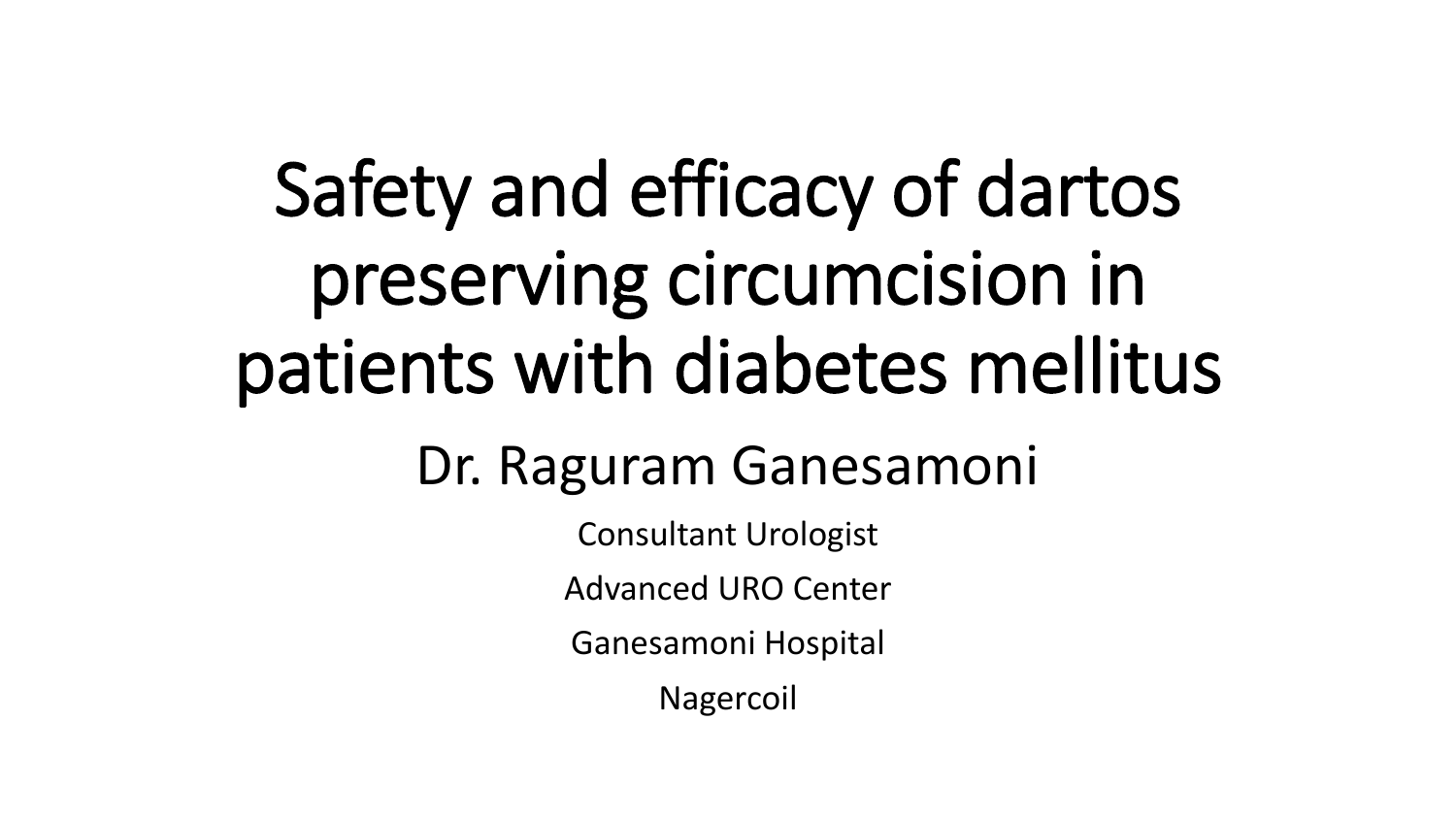### Aims and Objectives

 To present our novel technique of dartos preserving circumcision and compare its safety and efficacy with the traditional sleeve resection technique for circumcision in patients with phimosis and diabetes mellitus.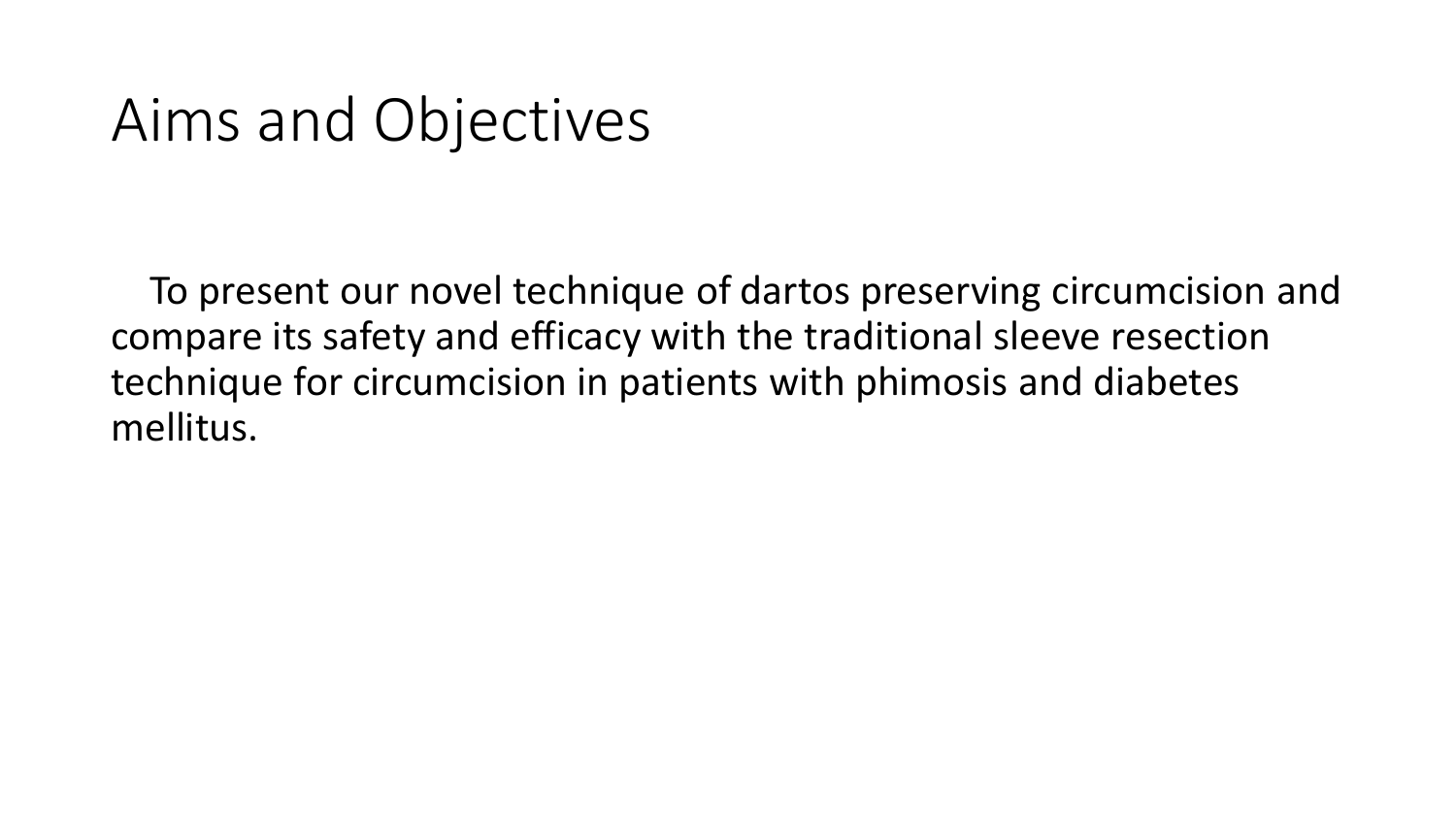#### Patients and Methods

 We reviewed our technique of dartos preserving circumcision in 12 diabetic patients and retrospectively compared the outcomes with 12 diabetic patients who had undergone sleeve resection circumcision at our center from January 2015 to April 2016.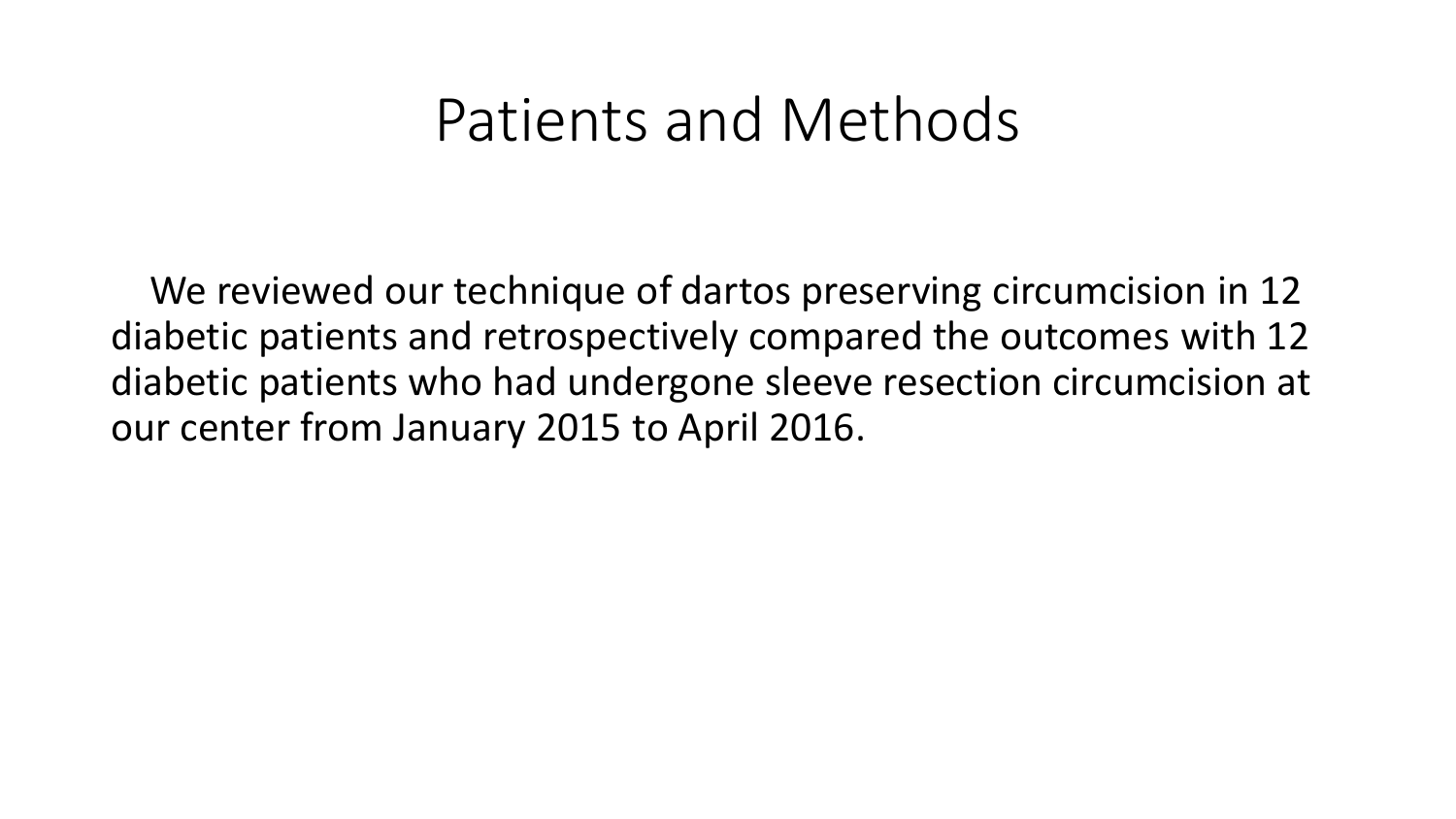- In dartos preserving circumcision, a circumferential incision was made in outer skin at corona level and the skin was dissected free from underlying dartos using sharp and blunt dissection.
- The prepucial orifice was bluntly dilated and prepuce retracted to make the inner incision.
- The prepucial skin was dissected off the dartos circumferentially preserving dartos and frenular artery.
- Reapproximation was done using interrupted 4/0 Vicryl Rapide™.
- Sleeve circumcision was done in the standard method and reapproximation was done using interrupted 4/0 Vicryl Rapide™.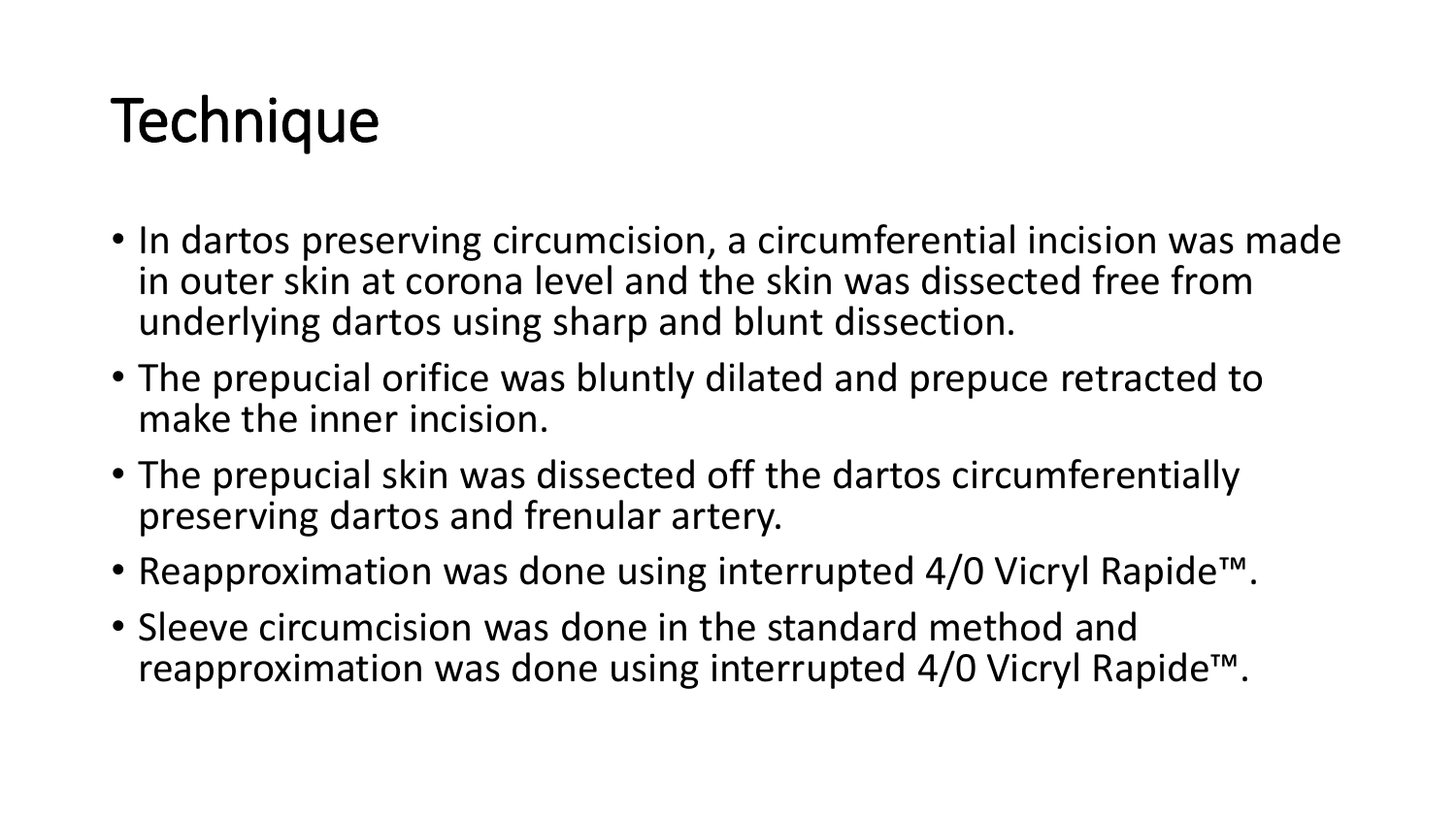

Circumferential incision up to skin depth avoiding Dartos layer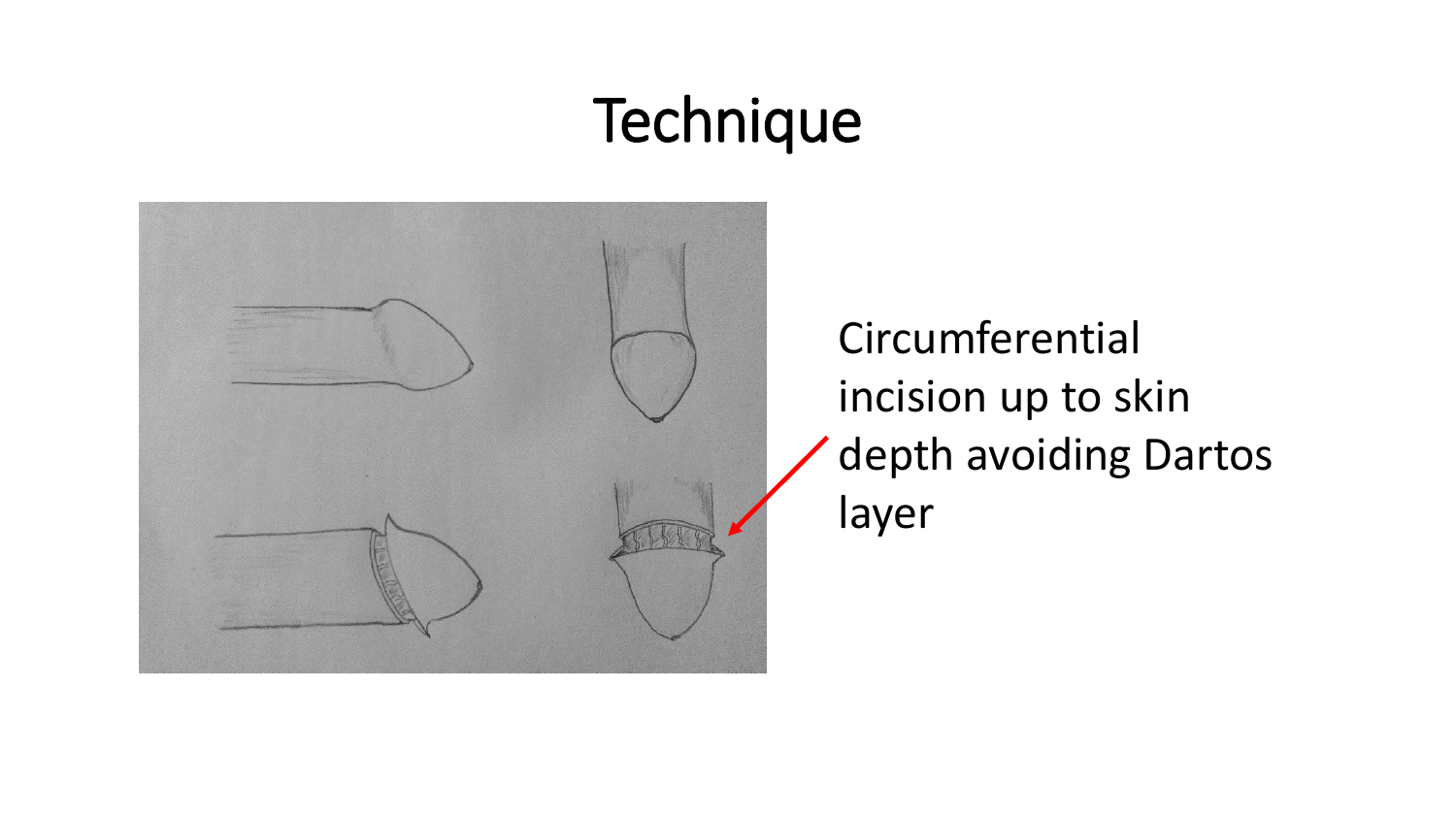

Skin degloved from Dartos layer

Inner circumferential incision made after retracting the prepuce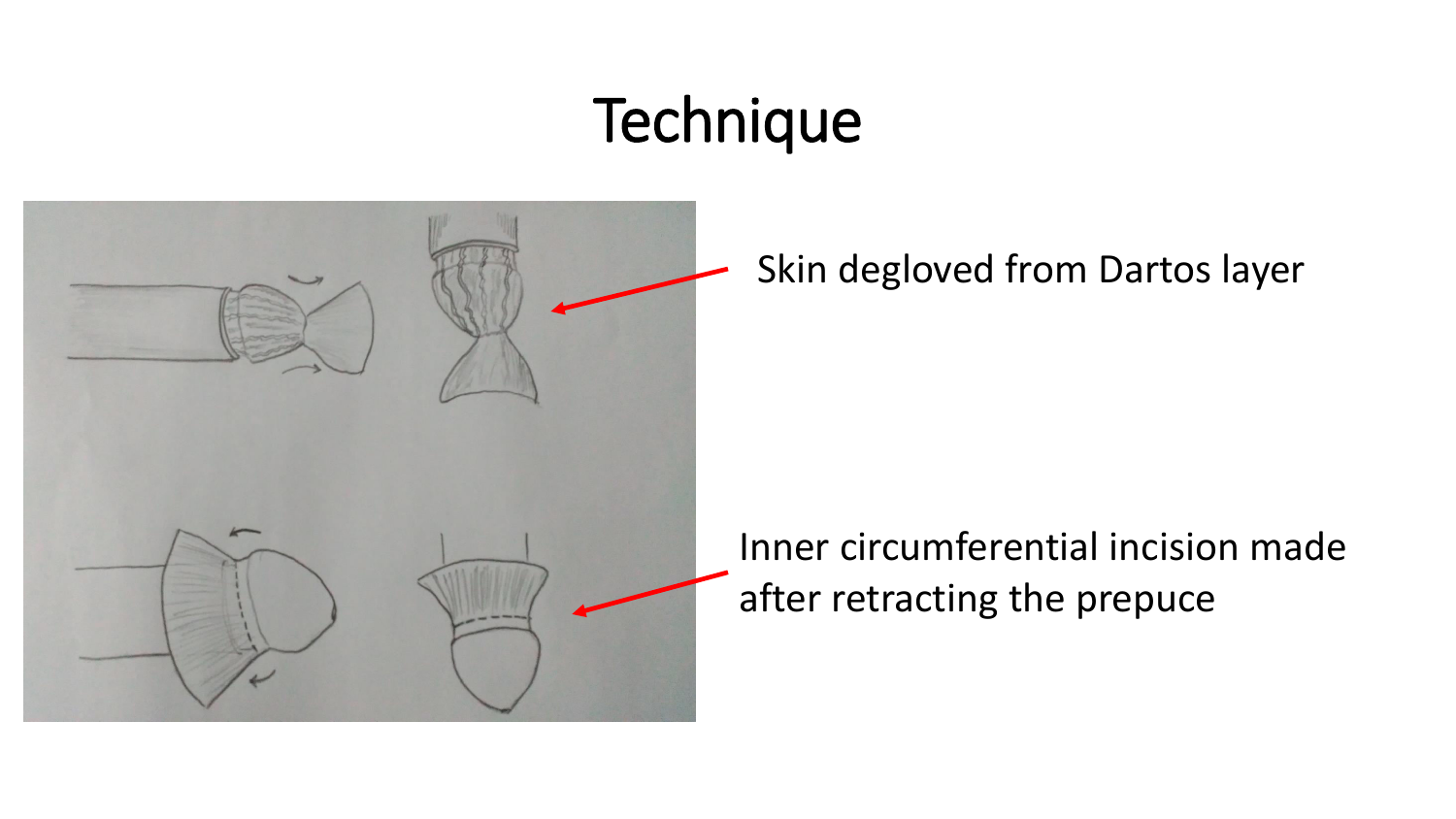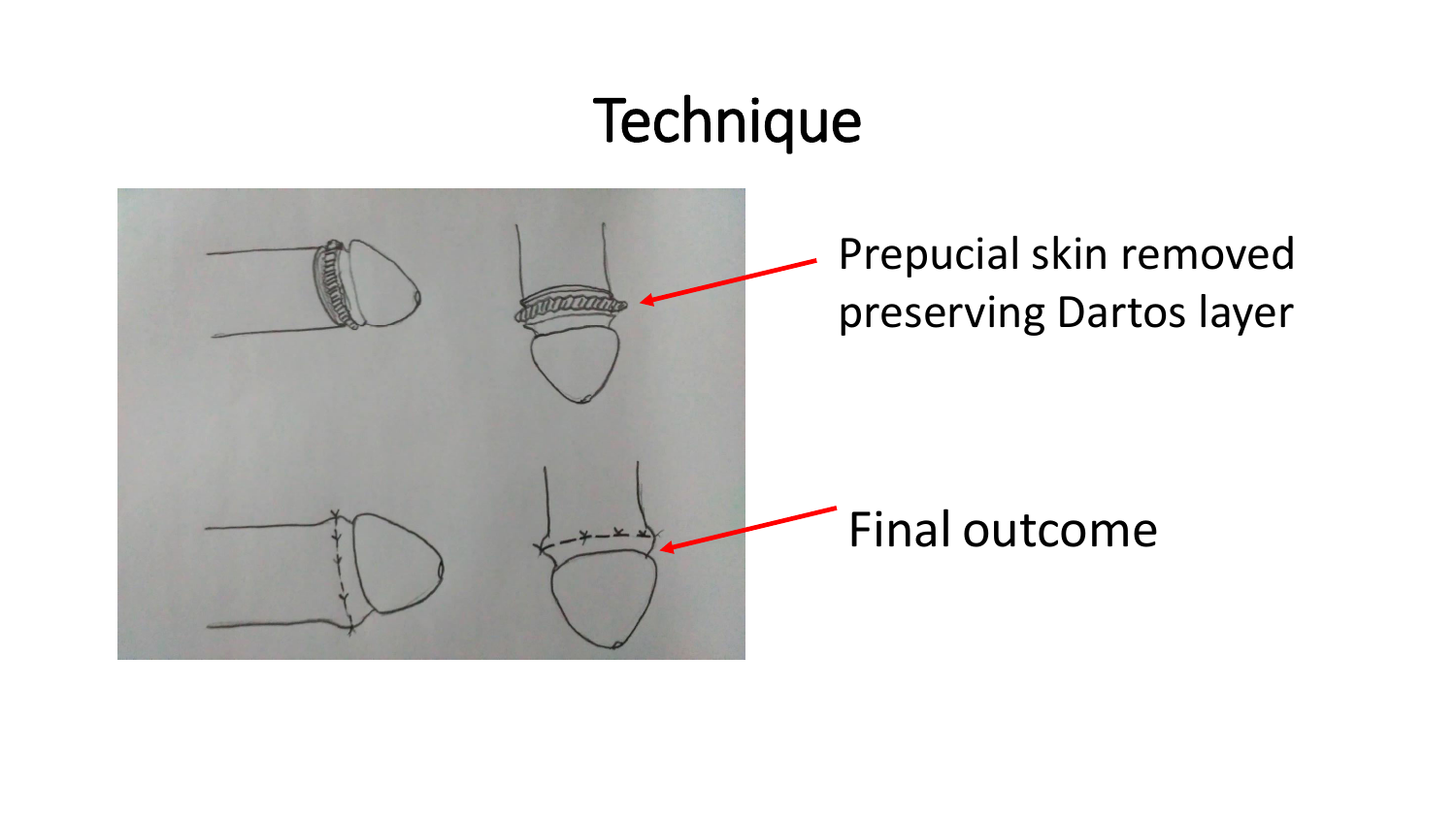### Outcomes

The outcomes studied were

- Operation time
- Estimated blood loss
- Postoperative infection
- Postoperative pain score
- Wound healing time
- Time to return to work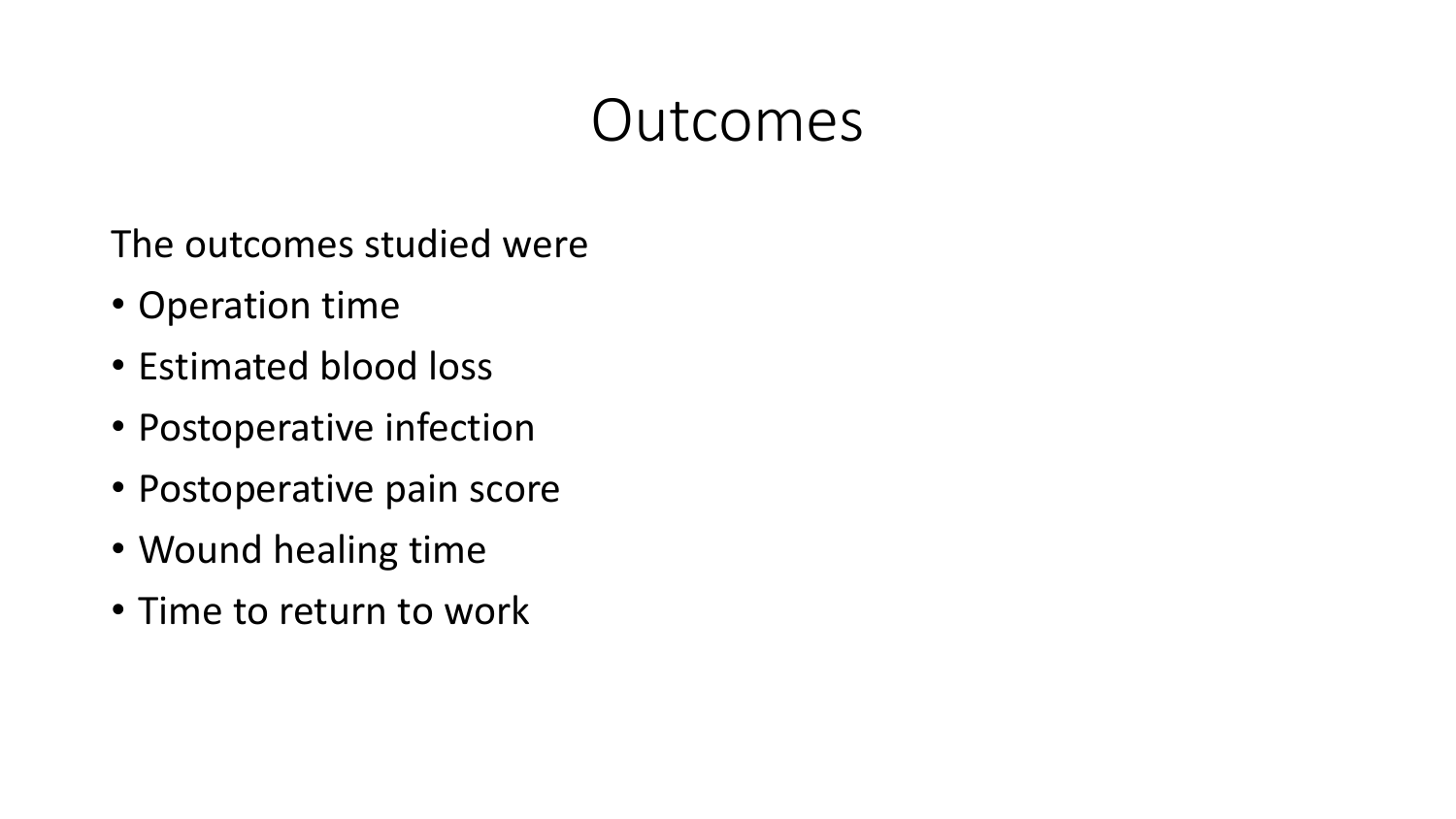#### Results

 The dartos preserving circumcision group had less bleeding, lower postoperative pain score, faster wound healing and rapid return to work, when compared to the sleeve circumcision group.

The operation time was similar in both groups.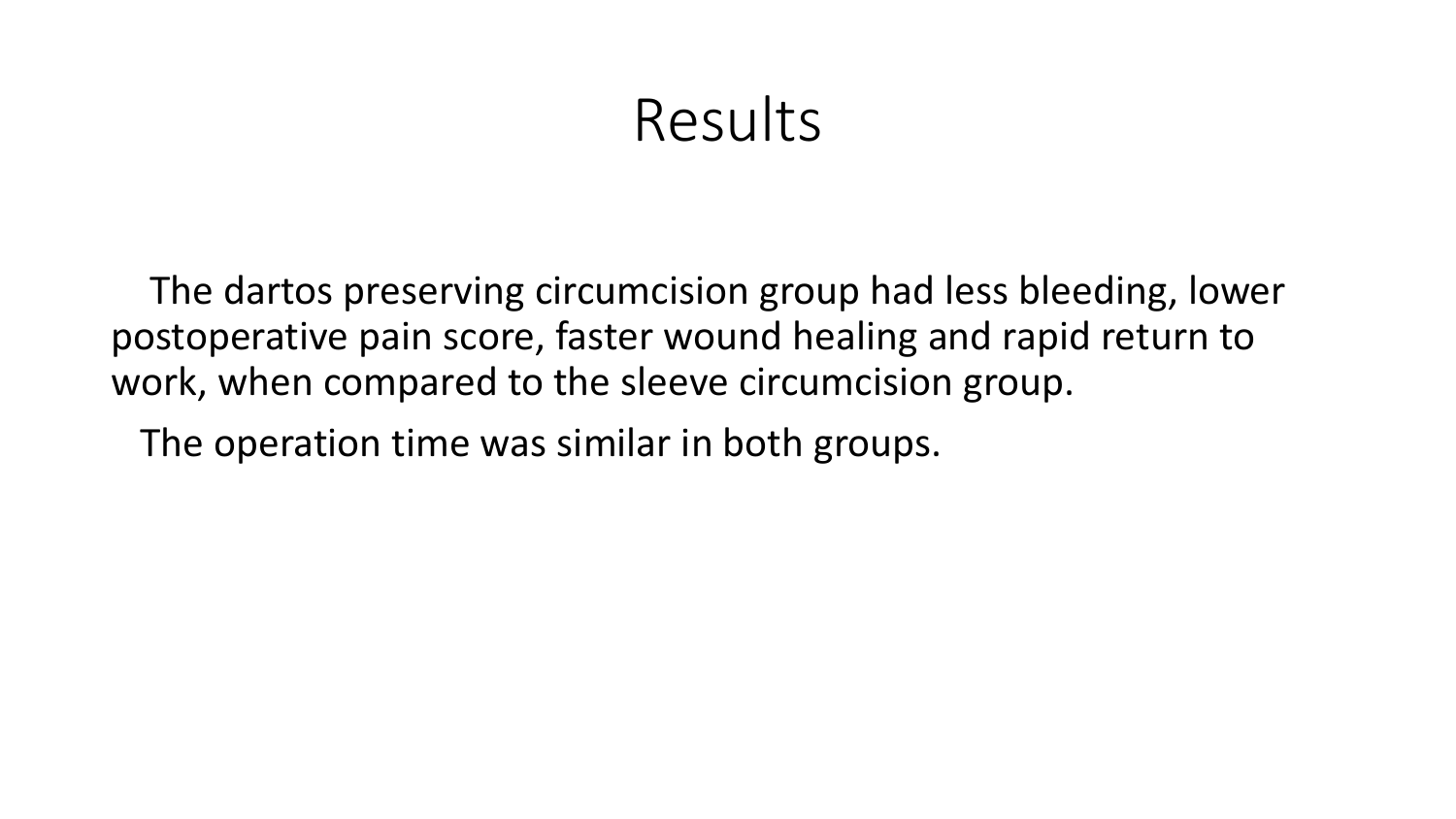## Results

|                             | <b>Sleeve Circumcision</b> | <b>Dartos Preserving</b><br><b>Circumcision</b> |
|-----------------------------|----------------------------|-------------------------------------------------|
| <b>Operation time</b>       | $23 \pm 4$ min             | $22 \pm 3$ min                                  |
| <b>Estimated blood loss</b> | $13 \pm 5$ ml              | $6.5 \pm 2.5$ ml                                |
| <b>Postop Pain Score</b>    | $5.3 \pm 1.1$              | $4.2 \pm 1$                                     |
| <b>Wound Healing</b>        | $18.5 \pm 5$ days          | $9 \pm 2.9$ days                                |
| Return to work              | $11.6 \pm 5.4$ days        | 7.4 $\pm$ 2.4 days                              |